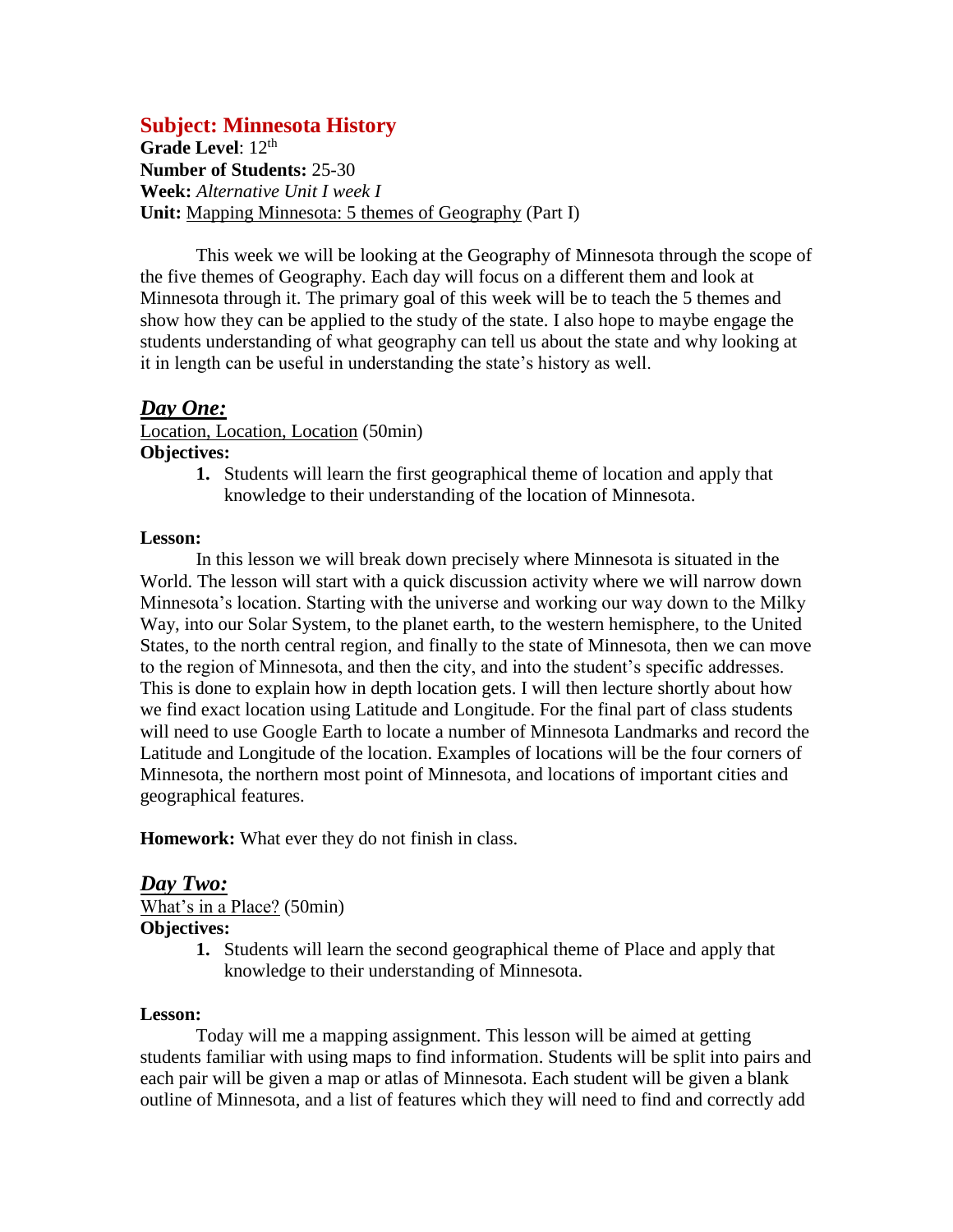to their blank outlines. The places they will need to find will be split into the two categories of Human, and Physical Characteristics. Examples of Human characteristics will be roads, or cities. Physical Characteristics will be rivers, lakes, mountains, etc. For each characteristic students will need to write a short sentence about how it might have effected the growth of the state (if it is a physical characteristic), or why humans decided to build things where they did (if it is a Human Characteristic).

**Homework:** What ever is not finished in class

# *Day Three:*

How the Environment shapes us and how we shape it (50min) **Objectives:**

**1.** Students will examine the third geographical theme of Human/Environment Interaction and apply that knowledge to how they look at Minnesota.

Lesson: Today will be a more in-depth thinking day. I will start the lesson with a quick explanation about the third Theme of Geography and what type of relationship exists between man and nature. I will then give students a number of critical thinking questions that will truly require students to use what knowledge they already have and try to answer the questions. Questions will generally ask about why these relationships exist and how might they be different in other states. At the end of class we will come together as a class and discuss the answers students gave for each question.

### **Homework:** None

## *Day Four:* I like to Move It Move It (50min) **Objectives:**

**1.** Students will examine the fourth geographical theme of movement and how the phenomenon of diffusion has shaped Minnesota.

Lesson: In this lesson we will primarily focus on historically how goods and people moved through out Minnesota. Today will mostly be a lecture day. I will use a number of different maps to illustrate my lecture. First I will go over where people were living in Minnesota through out the different time period. I want to show the relationship between Minnesota's rivers and the early settlements. Then we will continue with the expansion of railroads and into the roadway systems. I also will display where Minnesota's industries were located and are located and try to explore the reasons for their situations using maps to display for goods were shipped and such.

**Homework:** Students will need to come to class tomorrow with a one page paper on what they think it means to be living in the Midwest. They will need to define what the term "Midwest" means to them.

*Day Five:* What makes up a region? (50min)